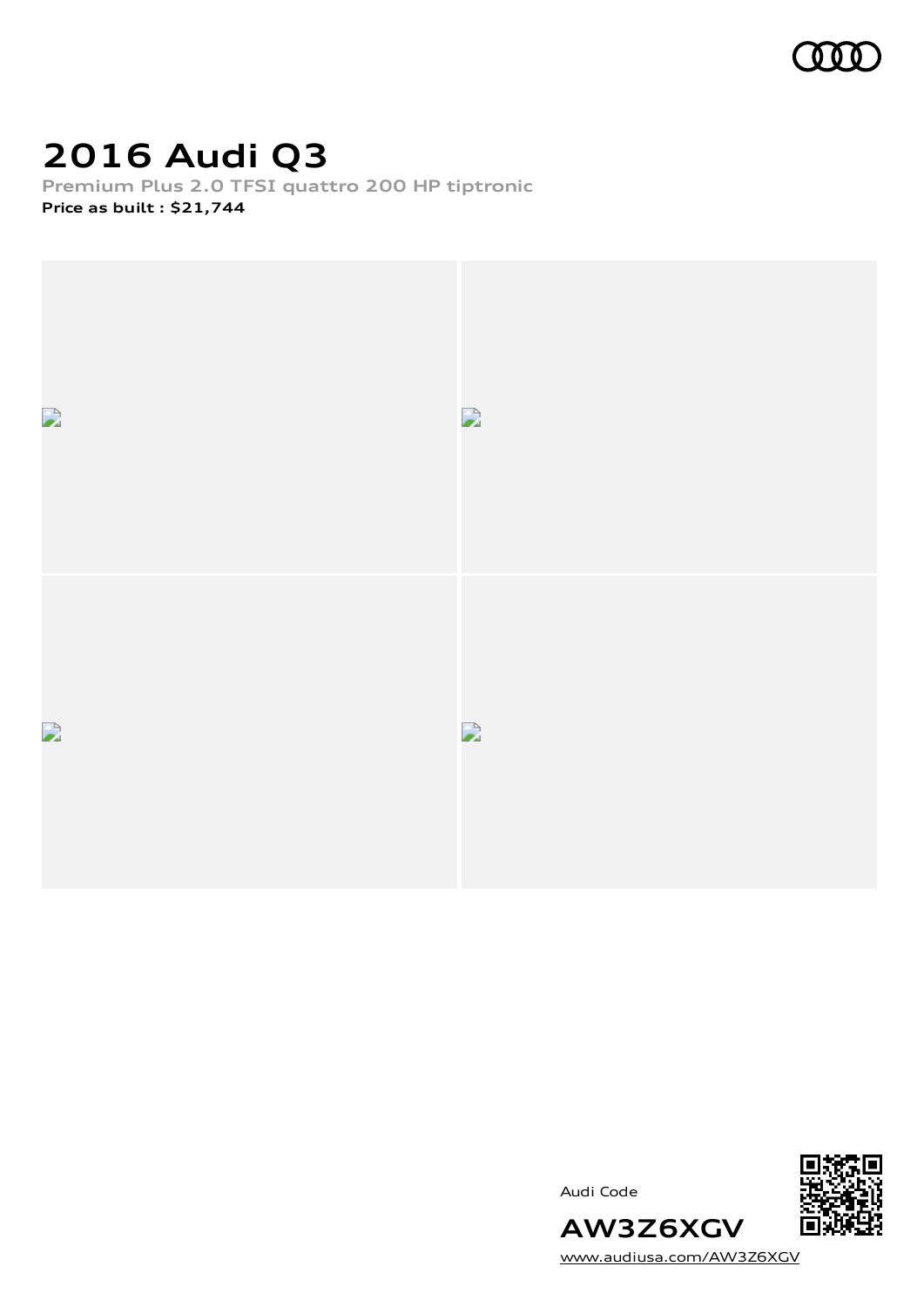### **Summary**

### **Audi 2016 Audi Q3** Premium Plus 2.0 TFSI quattro 200 HP tiptronic

**Price as buil[t](#page-9-0)** \$21,744

#### **Exterior colour**

Cortina White

### $\overline{\phantom{a}}$

### **Further Information**

|                 | N٥           |
|-----------------|--------------|
| Mileage         | 94,542 miles |
| Type of vehicle | Used car     |

**Warranty**

#### **Interior colour**

| Seats     | chestnut brown |
|-----------|----------------|
| Dashboard | black          |
| Carpet    | black          |
| Headliner | lunar silver   |

#### **Audi Code** AW3Z6XGV

**Your configuration on www.audiusa.com** [www.audiusa.com/AW3Z6XGV](https://www.audiusa.com/AW3Z6XGV)

**Commission number** 8f924df80a0e09b05160

### **Technical Specifications**

| Engine type                  | Four-cylinder                                 |
|------------------------------|-----------------------------------------------|
| stroke                       | Displacement/Bore and 1,984/82.5 x 92.8 cc/mm |
| Torque                       | 207 @ 1,700 - 5,000 lb-ft@rpm                 |
| Top track speed              | 130 mph mph                                   |
| Acceleration (0 - 60<br>mph) | 8.2 sec. seconds                              |
| Recommended fuel             | Premium                                       |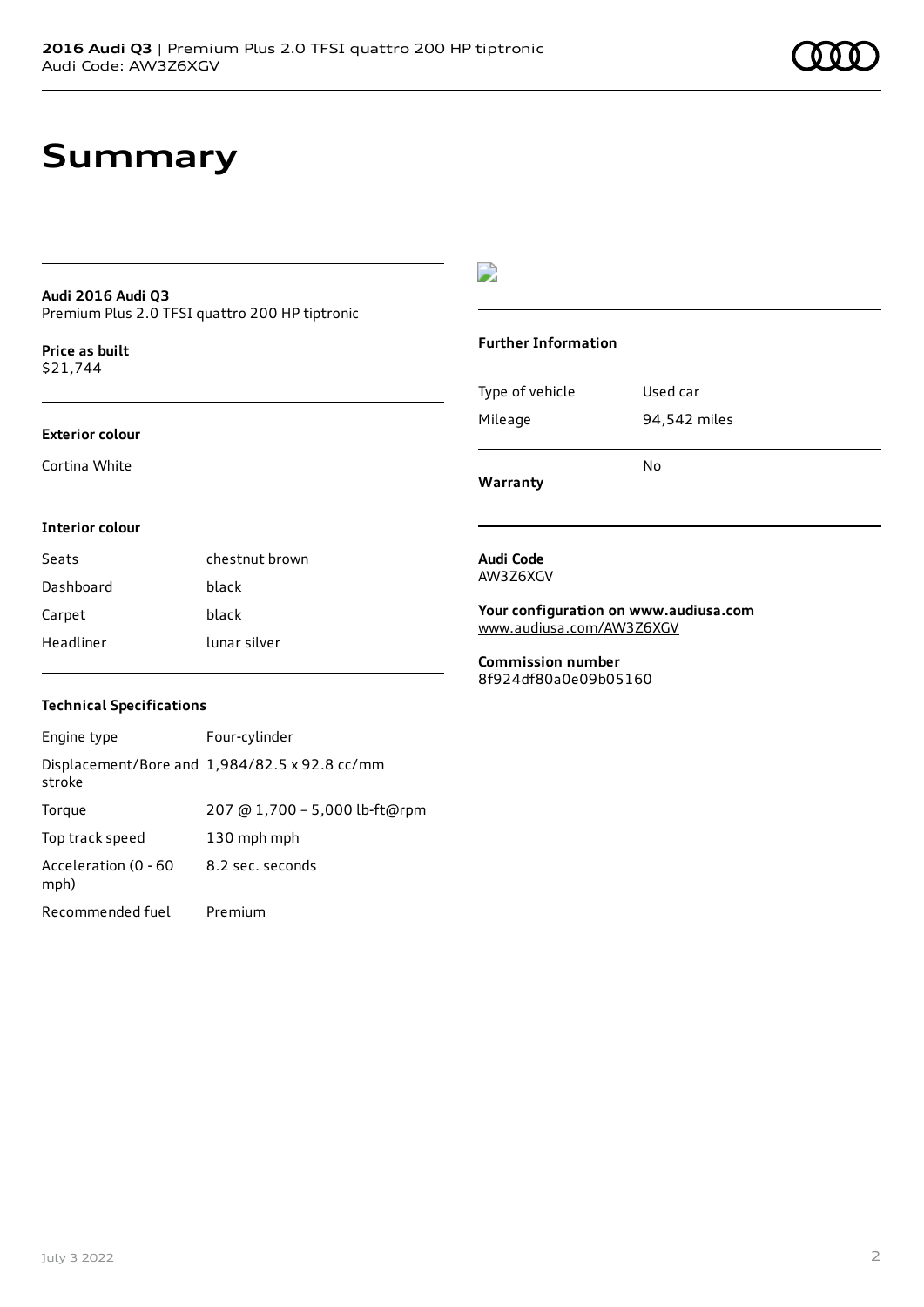# **Equipment**

Cortina White

Black cloth headliner

Power trunk open/close and hands-free release

Balsamic Brown Walnut Wood inlays



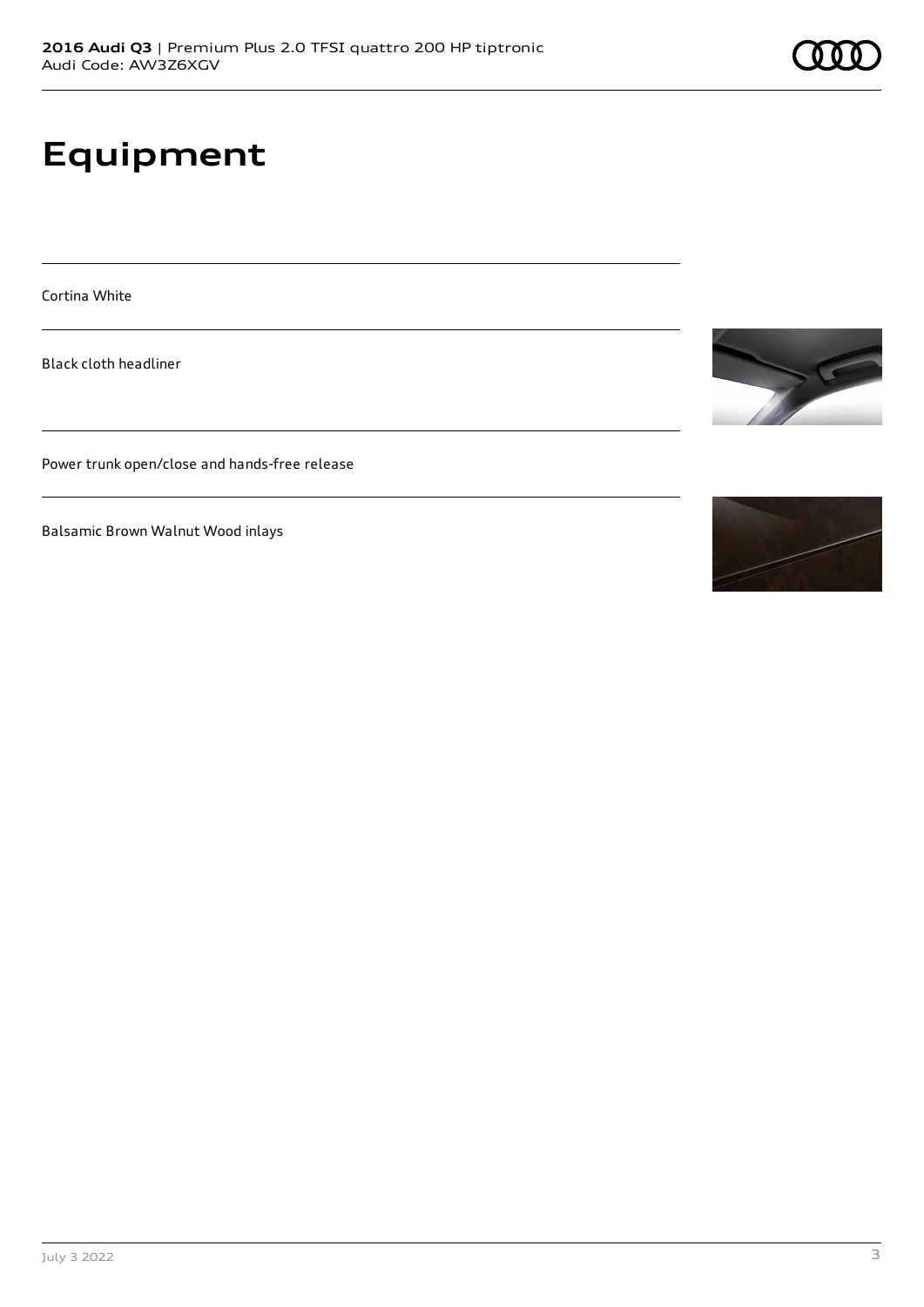## **Standard features**

### **Safety and Security**

| 4UM  | Front passenger airbags with passenger<br>airbag deactivation switch              |
|------|-----------------------------------------------------------------------------------|
| 1 AT | Electronic stabilisation control (ESC)                                            |
| UH1  | Electromechanical parking brake                                                   |
| 8T2  | Cruise control with coast, resume and<br>accelerate features                      |
| 7K6  | Tire-pressure monitoring system                                                   |
| 4X3  | Head/thorax side airbags                                                          |
| 8N6  | Light / rain sensor                                                               |
| 413  | Audi advanced key - keyless start, stop and<br>entry                              |
| 3B7  | ISOFIX child seat mounting and Top Tether<br>anchorage point for outer rear seats |

#### **Exterior**

| 0PO   | Dual exhaust outlets                             |
|-------|--------------------------------------------------|
| 1 D 8 | Provision for towing bracket                     |
| 6XD   | Power-adjustable heated exterior side<br>mirrors |
| 151   | Car jack                                         |
| 3S1   | Aluminum roof rails                              |
| 5]1   | Rear roof spoiler                                |
| 8IH   | Xenon plus                                       |
| 8Q3   | Automatic headlight leveling                     |
| 8TB   | Rear fog lights                                  |
| HZ0   | 18" 235/50 all-season tires                      |
| 8SL   | LED taillights                                   |
| 4KF   | Privacy glass                                    |
| 47B   | High-gloss package                               |

| <b>Exterior</b> |                                                                               |
|-----------------|-------------------------------------------------------------------------------|
| 40N             | 18" 5-arm-turbine design wheels                                               |
| <b>Interior</b> |                                                                               |
| QE5             | Storage package and luggage compartment<br>package                            |
| 3FU             | Panoramic sunroof                                                             |
| 7M0             | Plastic door sill trims                                                       |
| 9AK             | Automatic dual-zone climate control                                           |
| 417             | Auto-dimming interior mirror with compass                                     |
| 001             | Illumination for interior door handles, air<br>vent controls, front footwells |
| 1 XW            | Three-spoke multifunction steering wheel                                      |
| 6F3             | Front center armrest                                                          |
| 7F <sub>9</sub> | Leather gearshift knob                                                        |
| 3 <sub>NU</sub> | Load-through facility                                                         |
| N1F             | Leather seating surfaces                                                      |
| 4 A 3           | Heated front seats                                                            |

### **Infotainment and Driver Assistance**

| UG5 | Hill descent assist                                                               |
|-----|-----------------------------------------------------------------------------------|
| UF7 | Audi music interface                                                              |
| 9VD | Audi sound system                                                                 |
| 907 | Driver information system                                                         |
| 8DS | Audi concert radio with ten speakers, single<br>CD player and single SD card slot |
| OH1 | Voice control                                                                     |
| 9ZX | Bluetooth <sup>®</sup> wireless technology preparation<br>for mobile phone        |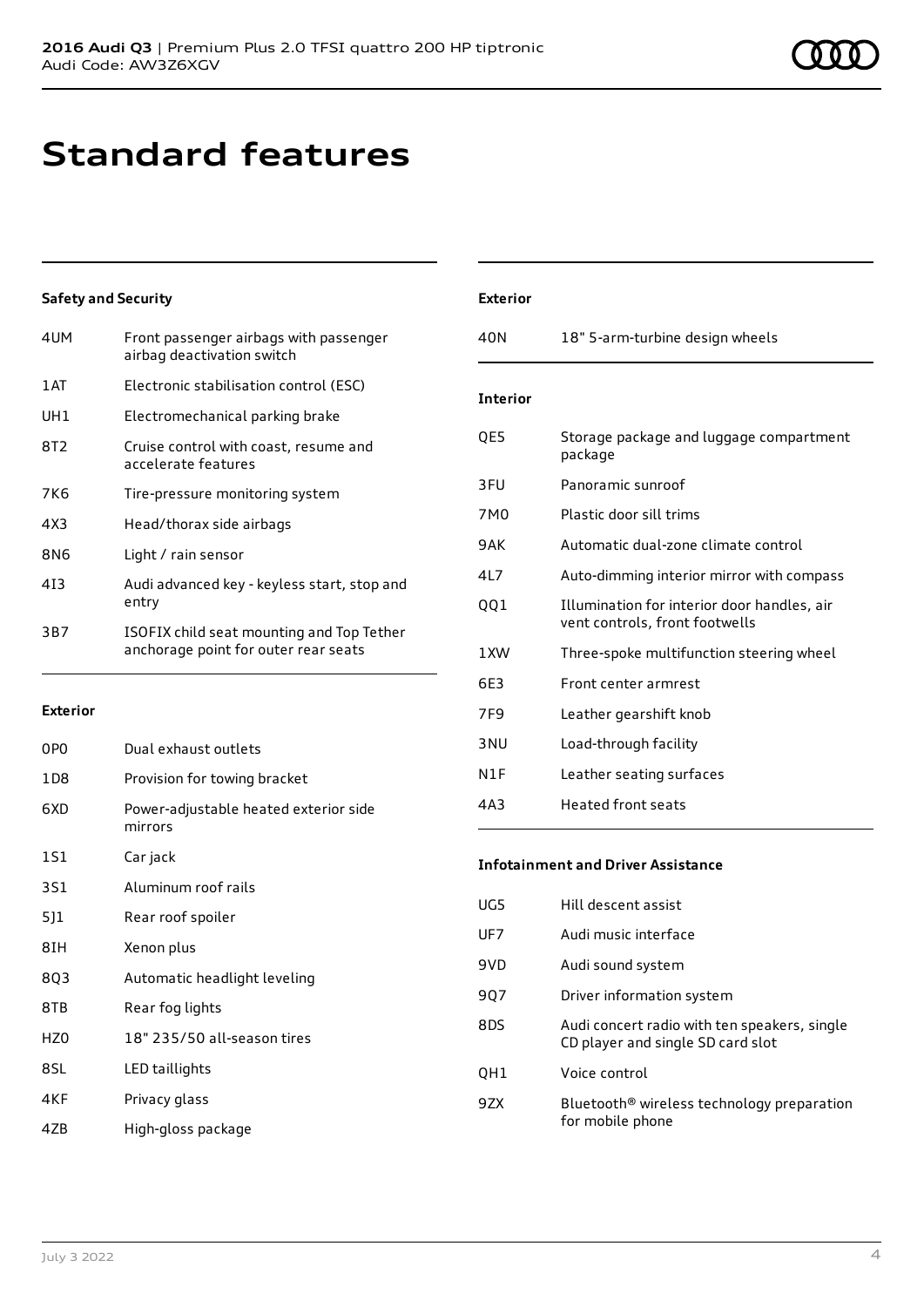# **Dealer remarks**

2016 Audi Q3 Premium Plus Quattro. Quattro all-wheel drive, 200hp turbocharged engine, Panoramic moonroof, 18'' alloy wheels, Parking system plus w/ rearview camera, Power tailgate, Heated leather power seats, Automatic xenon headlights, Dual zone automatic xenon headlights, Audi advance key system w/ push button starter, Balsamic walnut wood inlays, Sirius satellite radio, Compass auto-dimming mirror, Bluetooth, and tons more. Being sold as-is as shown due to age and mileage. Priced to sell and financing available!

\*Fletcher Jones Audi does not reserve or hold advertised vehicles, all are subject to prior sale on <sup>a</sup> first come first serve basis. Customer must take delivery of the vehicle and execute all Illinois required documentation at Fletcher Jones Audi. We reserve the right to revise price, equipment, mileage and certification status as <sup>a</sup> result of changing market conditions or error. All vehicle pricing expires upon close of business the same day.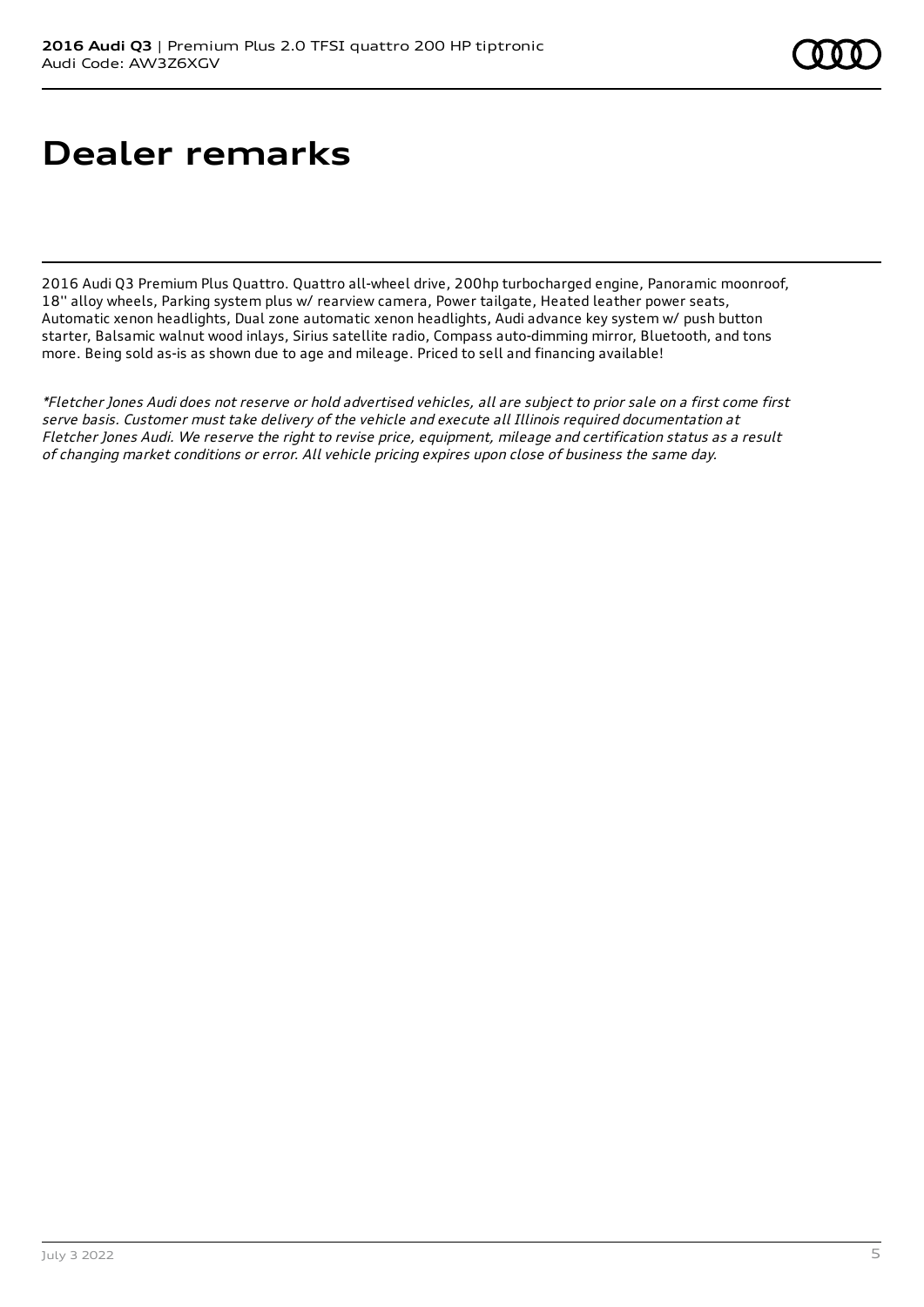# **Technical Specifications**

July 3 2022 6

### **Engineering | Performance**

Engine type Four-cylinder

| Acceleration (0 - 60<br>mph)                | 8.2 sec. seconds                              |
|---------------------------------------------|-----------------------------------------------|
| Engine block                                | Cast-iron                                     |
| Induction/fuel injection Turbocharged/TFSI® |                                               |
| Cylinder head                               | Aluminum-alloy                                |
| Horsepower                                  | 200 @ 5,100 - 6,000 @ rpm                     |
| stroke                                      | Displacement/Bore and 1,984/82.5 x 92.8 cc/mm |
| Top track speed                             | 130 mph mph                                   |
| Torque                                      | 207 @ 1,700 - 5,000 lb-ft@rpm                 |
| Valvetrain                                  | 16-valve DOHC                                 |

### **Transmission | Drivetrain**

| Gear ratios: 6th         | 0.688                                                                                                    |
|--------------------------|----------------------------------------------------------------------------------------------------------|
| Gear ratios: Final Drive | NА                                                                                                       |
| Gear ratios: 4th         | 1.164                                                                                                    |
| Transmission             | Six-speed Tiptronic <sup>®</sup> automatic<br>transmission with quattro <sup>®</sup> all-<br>wheel drive |
| Gear ratios: 5th         | 0.860                                                                                                    |
| Gear ratios: 2nd         | 2.303                                                                                                    |
| Gear ratios: 3rd         | 1.556                                                                                                    |
| Gear ratios: Reverse     | 3.422                                                                                                    |
| Gear ratios: 1st         | 3.949                                                                                                    |

| Steering type                              | Electromechanical power steering<br>system                        |
|--------------------------------------------|-------------------------------------------------------------------|
| Turning diameter, curb- 38.7 ft<br>to-curb |                                                                   |
| Steering ratio                             | 16.4:1                                                            |
|                                            |                                                                   |
| <b>Suspension</b>                          |                                                                   |
| Front axle                                 | MacPherson strut front suspension                                 |
| Rear axle                                  | Four-link rear suspension                                         |
|                                            |                                                                   |
| <b>Brakes</b>                              |                                                                   |
| <b>Front brakes</b>                        | 12.3 (ventilated disc) in                                         |
| Rear brakes                                | 11.1 (solid disc) in                                              |
|                                            |                                                                   |
| Body                                       |                                                                   |
| Material                                   | Fully galvanized steel unibody with<br>aluminum hood and tailgate |
| Corrosion protection                       | Multistep anti-corrosion protection                               |
|                                            |                                                                   |
| <b>Warranty   Maintenance</b>              |                                                                   |
| Warranty                                   | 4-year/50,000-mile new vehicle<br>limited warranty                |
| Maintenance                                | 12-month/5,000-mile (whichever<br>occurs first) NO CHARGE first   |

scheduled maintenance

**Steering**

### **(1/2)**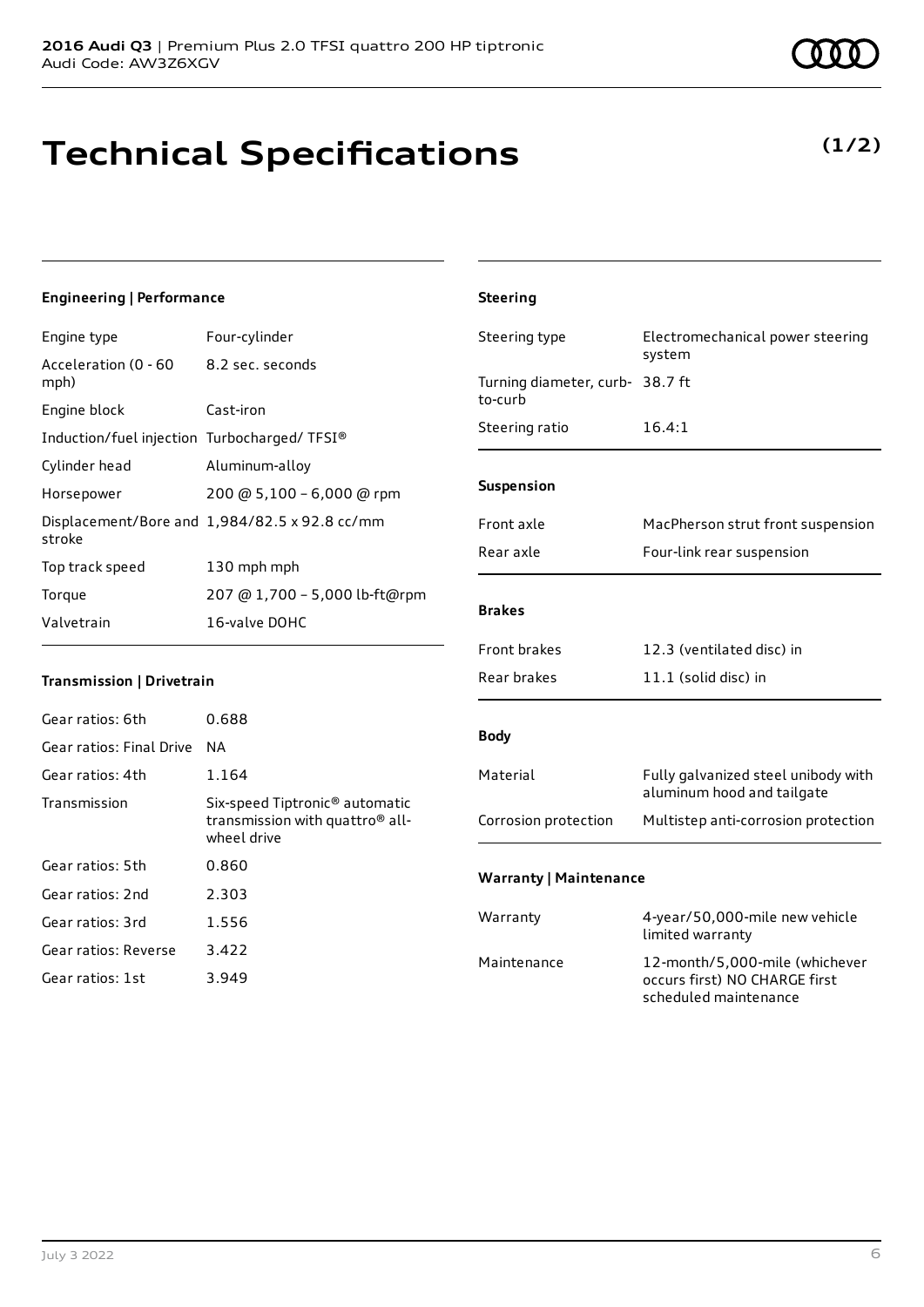### **Technical Specifications**

### **Exterior Measurements**

| Height                           | 62.6 in   |
|----------------------------------|-----------|
| Overall width without<br>mirrors | $72.1$ in |
| Length                           | 172.8 in  |
| Wheelbase                        | 102.5 in  |
| Drag coefficient                 | 0.32 Cw   |
| Overall width with<br>mirrors    | 79.5 in   |
| Track rear                       | 61.2 in   |
| <b>Track front</b>               | 61.1 in   |
| Curb weight                      | 3,682 lb  |

### **Interior measurements**

| Seating capacity                          | 5                      |
|-------------------------------------------|------------------------|
| Shoulder room, rear                       | 53.6 in                |
| Head room with front<br>sunroof           | 37.0 in                |
| Leg room, rear                            | $31.1$ in              |
| Shoulder room, front                      | 55.8 in                |
| Head room with rear<br>sunroof            | 37.4 in                |
| Leg room, front                           | 40.0 in                |
| Cargo volume, rear<br>seatbacks up/folded | 16.7/48.2 cu ft, cu ft |

### **(2/2)**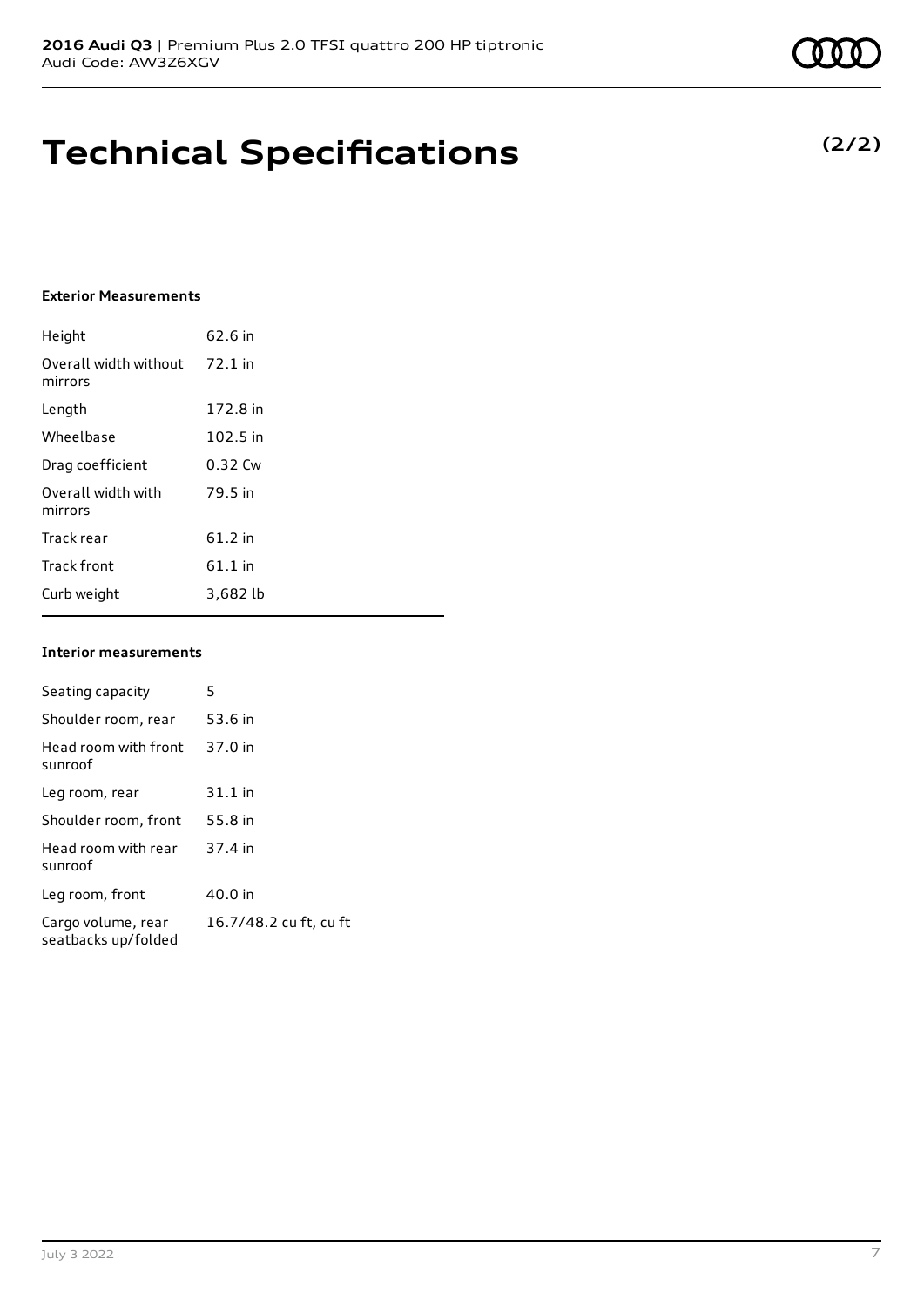### **Consumption- and emission**

### **Consumption by NEDC**

| urban       | 20 mpg   |
|-------------|----------|
| extra-urban | 28 mpg   |
| combined    | $23$ mpg |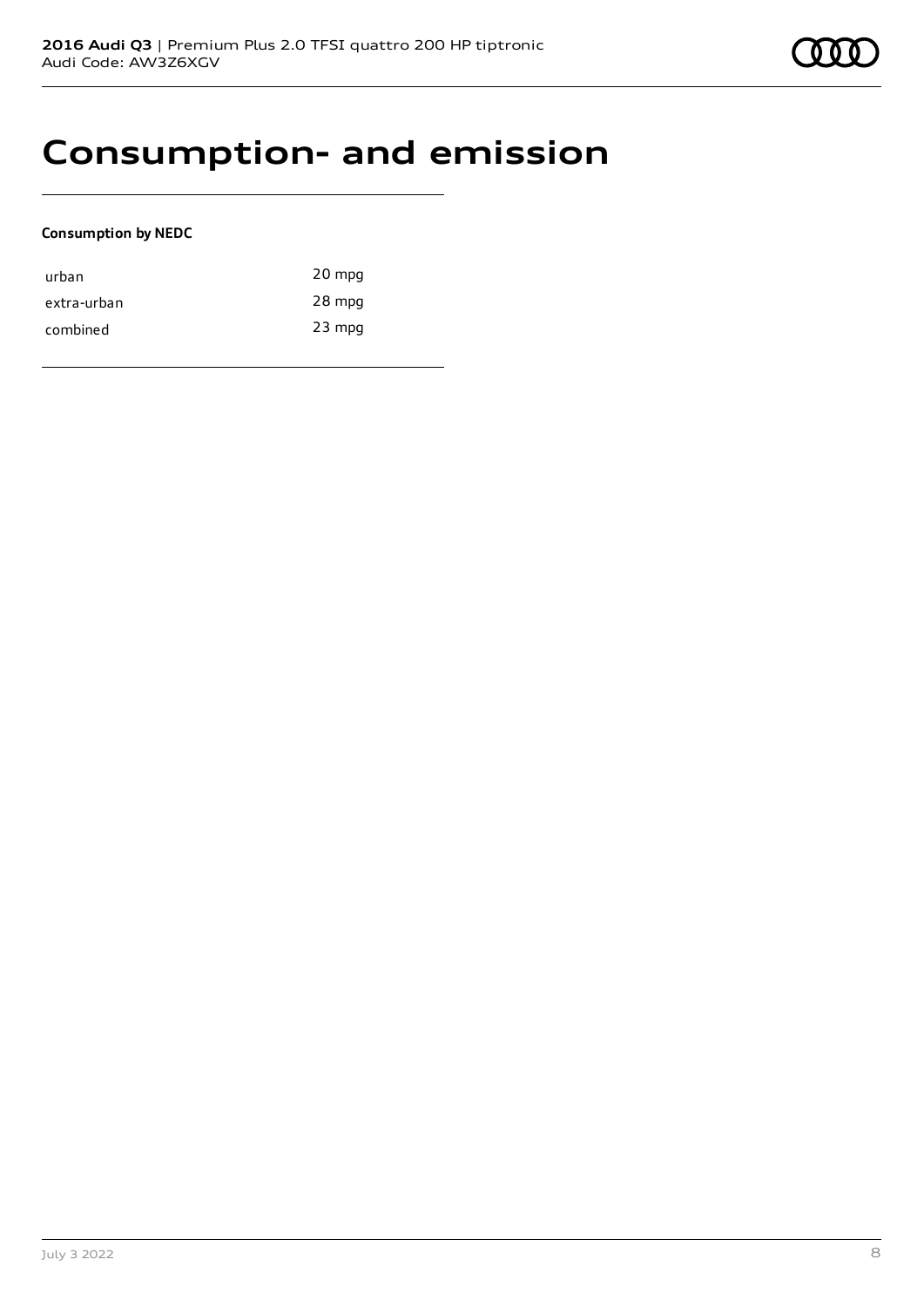

### **Contact**

Dealer **Fletcher Jones Audi**

1523 W North Avenue 60642 Chicago IL

Phone: +13126284850 FAX: 3129441075

www: [https://www.fletcherjonesaudi.com](https://www.fletcherjonesaudi.com/)